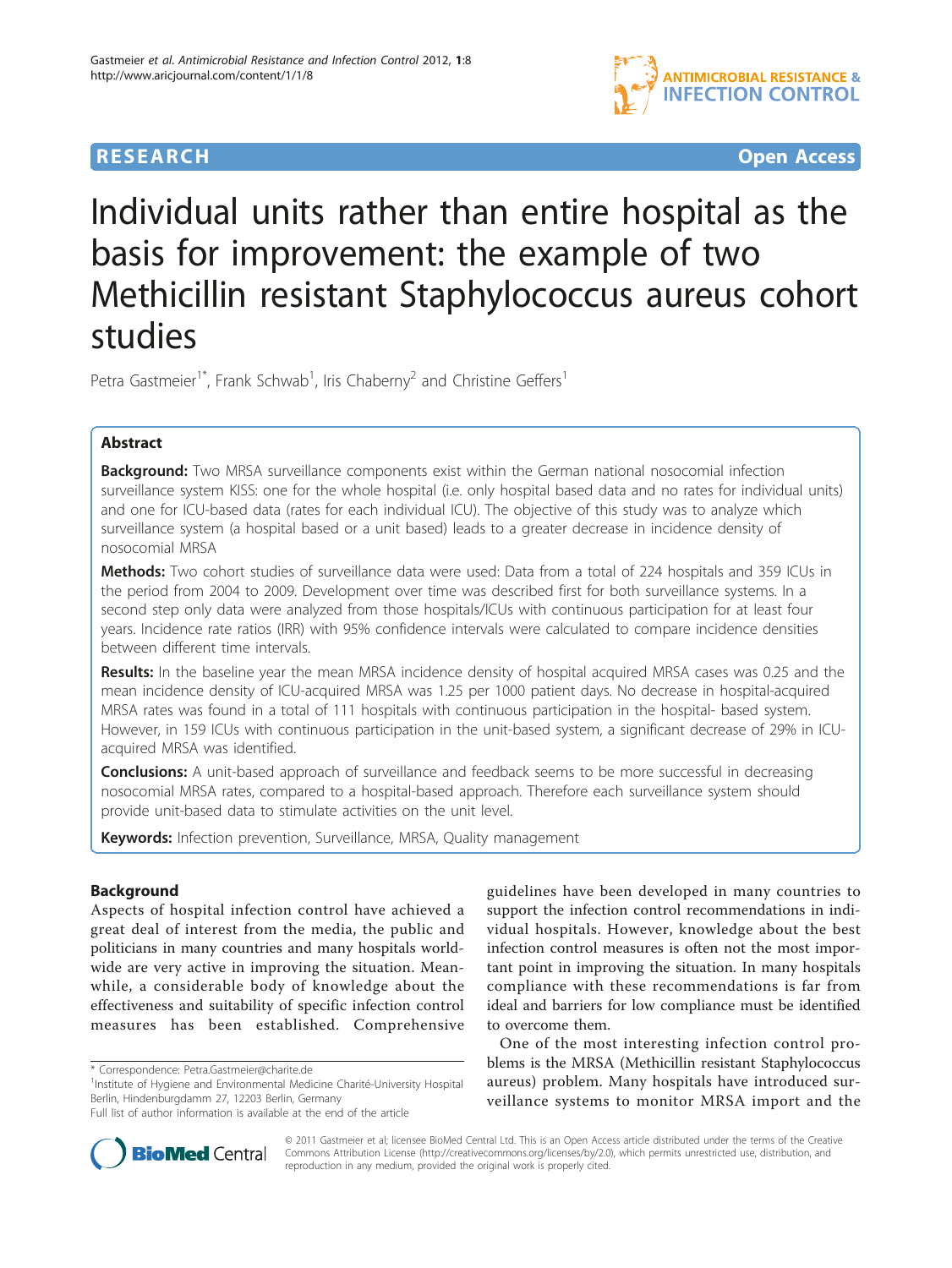development of nosocomial MRSA cases. National surveillance systems support them by providing definitions, protocols and reference data.

The German national nosocomial infection surveillance system (KISS) has established a hospital-wide surveillance system in 2003 (pilot year) which is called MRSA-KISS to track MRSA cases on the hospital level [[1\]](#page-4-0). The hospitals provide data about imported and hospital-acquired MRSA cases once a year, and the denominator data are the number of patient-days of the whole hospital. Reference data are stratified by hospital size and screening frequency and published once a year.

Further extensive surveillance of MRSA cases is performed on the unit level within the ICU surveillance component. The ICUs have been required since 2003 to provide information about all ICU-acquired and imported cases (infections and colonizations) of multidrug resistant organisms (multidrug resistant organisms (MDRO), such as MRSA, VRE, ESBL) in addition to and independently from surveillance of lower respiratory tract infections, primary bloodstream infections, urinary tract infections and meningitis/ventriculits [[2,3\]](#page-4-0). During ICU-MDRO surveillance the units enter this information monthly on a unit-by-unit basis in a web based surveillance system and are able to generate analyses of their data at any time.

Meanwhile we have an overview about more than 6 years in both MRSA surveillance systems. The objective of this study therefore was to analyze which surveillance system (hospital-based or unit- based) leads to a greater decrease in incidence density of newly acquired MRSA cases.

## Method

Two cohort studies of surveillance data were conducted. Data from a total of 224 hospitals providing hospital based nosocomial MRSA incidence rates and 359 ICUs providing unit based nosocomial MRSA incidence density rates analyzed with data from the years 2004 to 2009. Data from 2003 were excluded because this year was a pilot phase for both surveillance systems.

Annual incidence density was calculated (i.e., the number of MRSA cases standardized per 1000 patient days) to describe the change of MRSA cases over the years. MRSA cases in both surveillance systems were considered imported when MRSA reports from prior admissions or discharge reports or microbiological results from surveillance cultures or clinical specimens taken within the first 48 hours following admission were available. The screening frequency was defined as the number of nasal swabs taken per 1000 patient days, whereby only the first swab per patient was counted. The term "nosocomial was applied to hospital acquired cases in MRSA-KISS (case is acquired for the hospital following admission to that hospital) and to ICUacquired cases (a case is acquired for an ICU following admission to that ICU) from data of the MDRO component of ICU KISS.

The development of incidence density over time (calendar years) was described first for both surveillance components. All participating hospitals or ICUs were included. Because a surveillance effect can be expected after at least four years of surveillance, the data from those hospitals/ICUs with continuous participation for at least four years were analyzed in a second step. Only the data from the first four years of participation were included in the analysis.

Incidence rate ratios (IRR) with 95% confidence intervals were calculated to compare incidence densities for hospital- and ICU-acquired cases between the different time intervals. SAS 9.2 (SAS Institute Inc., Cary, NC, USA) PASW Statistics 18 and EpiInfo version 6.04 were used for analysis.

## Results

## Hospital-wide MRSA surveillance

A total of 224 hospitals provided their MRSA data during the period from 2004 to 2009 with an increasing number of hospitals participating from year to year (Table [1](#page-2-0)) and a huge variety in rates among the hospitals (Figure [1](#page-2-0)). The overall MRSA incidence density was 0.94 per 1000 patient days, and the incidence density of hospital-acquired cases was 0.25 per 1000 patient days. From 2004 to 2007, the incidence density of hospitalacquired cases increased by 7%. Since 2007 the incidence density of hospital acquired cases has decreased by 14%.

Table [2](#page-3-0) shows the development over the first four years of participation in 111 hospitals with continuous MRSA-KISS participation for at least four years. The total incidence density of MRSA increased, but the incidence density of hospital acquired MRSA did not show any changes over time. Hospitals with continuous MRSA-KISS participation had a lower overall MRSA incidence density compared to those with shorter periods of participation, but the incidence density of hospital acquired cases was the same.

During the observation period the frequency of MRSA screening in most of the hospitals participating in MRSA-KISS increased, but not all hospitals were able to provide information about their screening frequency. During the first year of participation, 56 of 111 hospitals were able to provide this information, and the median frequency was 1.6 patients with at least one nasal swab per 1000 patient days. During the fourth year 74 from 111 hospitals were able to provide screening frequencies, and the median was 4.3 per 1000 patient days.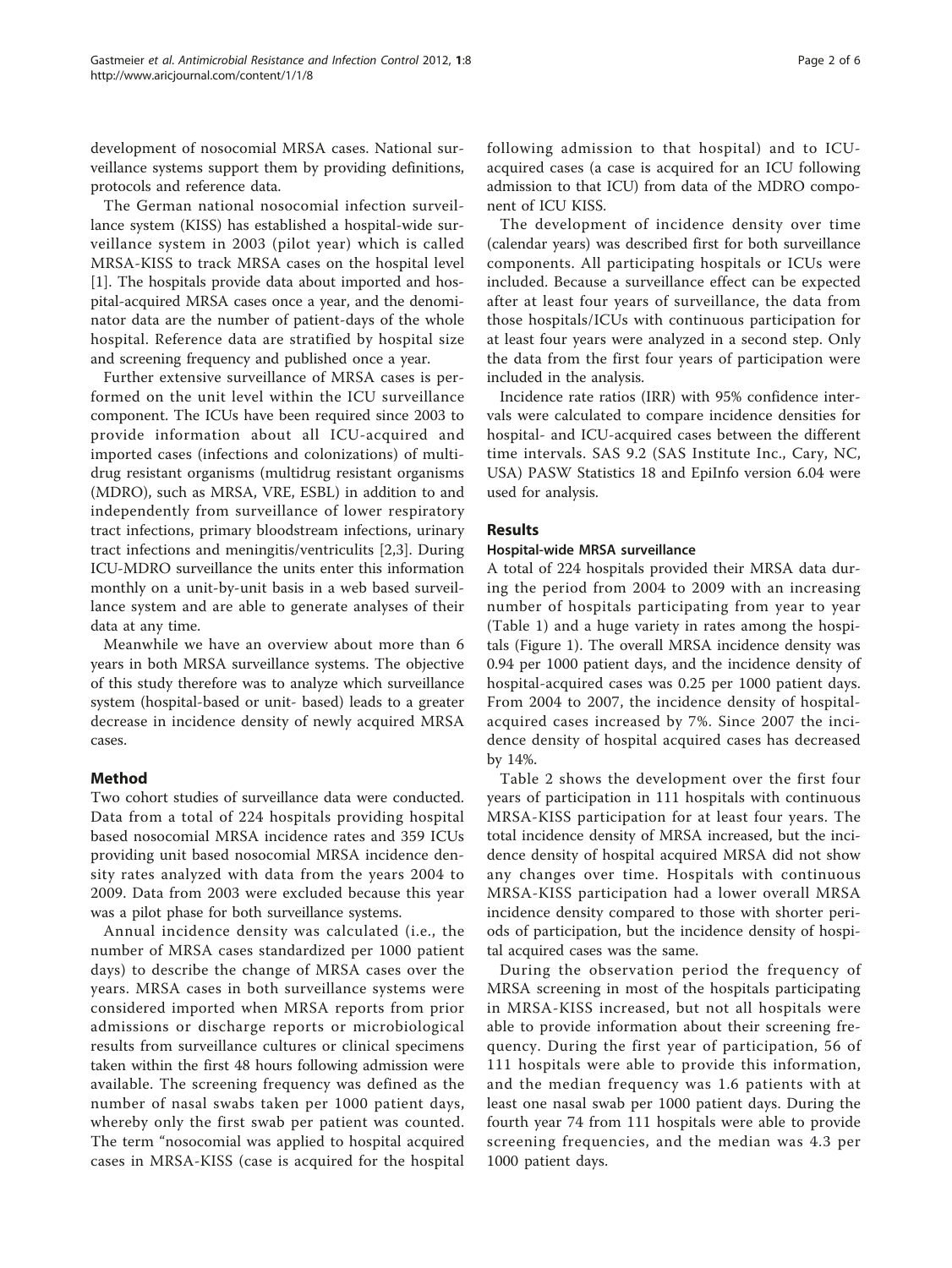|           | Year Hospitals MRSA cases |       |                   |                   | Patient days |      | patient days | MRSA incidence density/per 1000 | <b>IRR</b>                                               |               |
|-----------|---------------------------|-------|-------------------|-------------------|--------------|------|--------------|---------------------------------|----------------------------------------------------------|---------------|
|           |                           | Total | Imported (%)      | Hospital acquired |              |      |              |                                 | Total Im-ported Hospital acquired Hospital acquired CI95 |               |
| 2004 63   |                           | 5651  | 3327 (59)         | 2324              | 9421634      | 0.60 | 0,35         | 0,25                            | $=$ reference                                            |               |
| 2005 88   |                           | 9124  | 5885 (65)         | 3239              | 2808024      | 0.71 | 0,46         | 0,25                            | 1.03                                                     | $0.97 - 1.08$ |
| 2006 115  |                           | 13810 | 9631 (70)         | 4179              | 15957877     | 0.87 | 0,60         | 0,26                            | 1.06                                                     | $1.01 - 1.12$ |
| 2007      | 148                       | 19147 | 13991 (73)        | 5156              | 19594818     | 0.98 | 0,71         | 0,26                            | 1.07                                                     | $1.02 - 1.12$ |
| 2008      | 178                       | 24190 | 18493 (76)        | 5697              | 23864511     | 1.01 | 0,77         | 0,24                            | 0.97                                                     | $0.92 - 1.02$ |
| 2009 204  |                           | 28628 | 22822 (80)        | 5806              | 25416849     | 1.13 | 0,90         | 0,23                            | 0.93                                                     | $0.88 - 0.97$ |
| Total 224 |                           |       | 100550 74149 (74) | 26401             | 107063713    | 0.94 | 0,69         | 0,25                            |                                                          |               |

<span id="page-2-0"></span>Table 1 Data from 224 hospitals participating in MRSA-KISS from 2004 to 2009

#### ICU-wide MRSA surveillance data

A total of 359 ICUs provided their MRSA data during the period from 2004 to 2009 with an increasing number of participating ICUs from year to year (Table [3](#page-3-0)) and also with substantial variation among ICUs (Figure [2\)](#page-4-0). The overall MRSA incidence density was 3.99 per 1000 patient days. That means it was about four times higher than at the hospital level. The incidence density of ICU acquired cases was 1.00 per 1000 patient days. In other words, a quarter of all MRSA cases were ICUacquired. This holds true for hospital-acquired MRSA as well (see Table 1). From 2004 to 2008 a decrease of ICU-acquired MRSA was observed with no further decrease in 2009.

Table [4](#page-4-0) shows the development over the first four years of participation in 159 ICUs with continuous participation in ICU-MDRO-KISS for at least four years. The incidence density of ICU acquired MRSA decreased significantly by 29% over the four year period in these ICUs. The ICUs with continuous participation are not considerably different from the total group of ICUs providing data in the period from 2004-2009.



In 42 hospitals with continuous MRSA KISS participation their ICUs also continuously took part in the MDRO component of ICU KISS. For this subgroup of hospitals we also investigated the development according to the year of participation. An even higher reduction was found over the four year period (IRR  $= 0.66$ ) in these ICUs, whereas in the remaining hospitals (without the ICUs) no significant changes were found (IRR  $=$ 0.97).

## **Discussion**

National guidelines for MRSA prevention were published in Germany in 1999 [[4\]](#page-4-0) and each hospital must record the occurrence of MDRO such as MRSA since 2001, but without mandatory reporting [[5\]](#page-4-0). German microbiology laboratories have been participating in the European Antimicrobial Resistance Surveillance System (EARSS) and have provided the MRSA percentage of S. aureus bacteremia isolates for many years. Since 2008 a more comprehensive surveillance system for MDRO from laboratory data has been established (ARS = Antibiotika Resistenz-Surveillance,<https://ars.rki.de>). In 2009 a mandatory reporting of MRSA bacteremia cases was introduced [\[6\]](#page-4-0). MRSA-KISS and the MDRO component of ICU-KISS were established in 2003 as voluntary surveillance systems. In 2009 about 10% of all hospitals were participating and about 15% of all ICUs.

Compared to the data from other countries the incidence density of nosocomial MRSA in German hospitals and ICUs is lower (especially considering that most publications report only nosocomial MRSA infections, not nosocomial MRSA cases (i.e. including colonized as well as infected patients) [[7-9\]](#page-4-0). But of course there are also countries with lower MRSA rates. One example is the report from 38 French hospitals describing a decrease of the MRSA incidence density from 1.16 to 0.57 per 1000 hospital days between 1993 and 2007 [[10](#page-5-0)].

Intensive care units participating in the MDRO component of ICU-KISS were able to achieve a significant decrease of ICU-acquired MRSA cases of 29% during a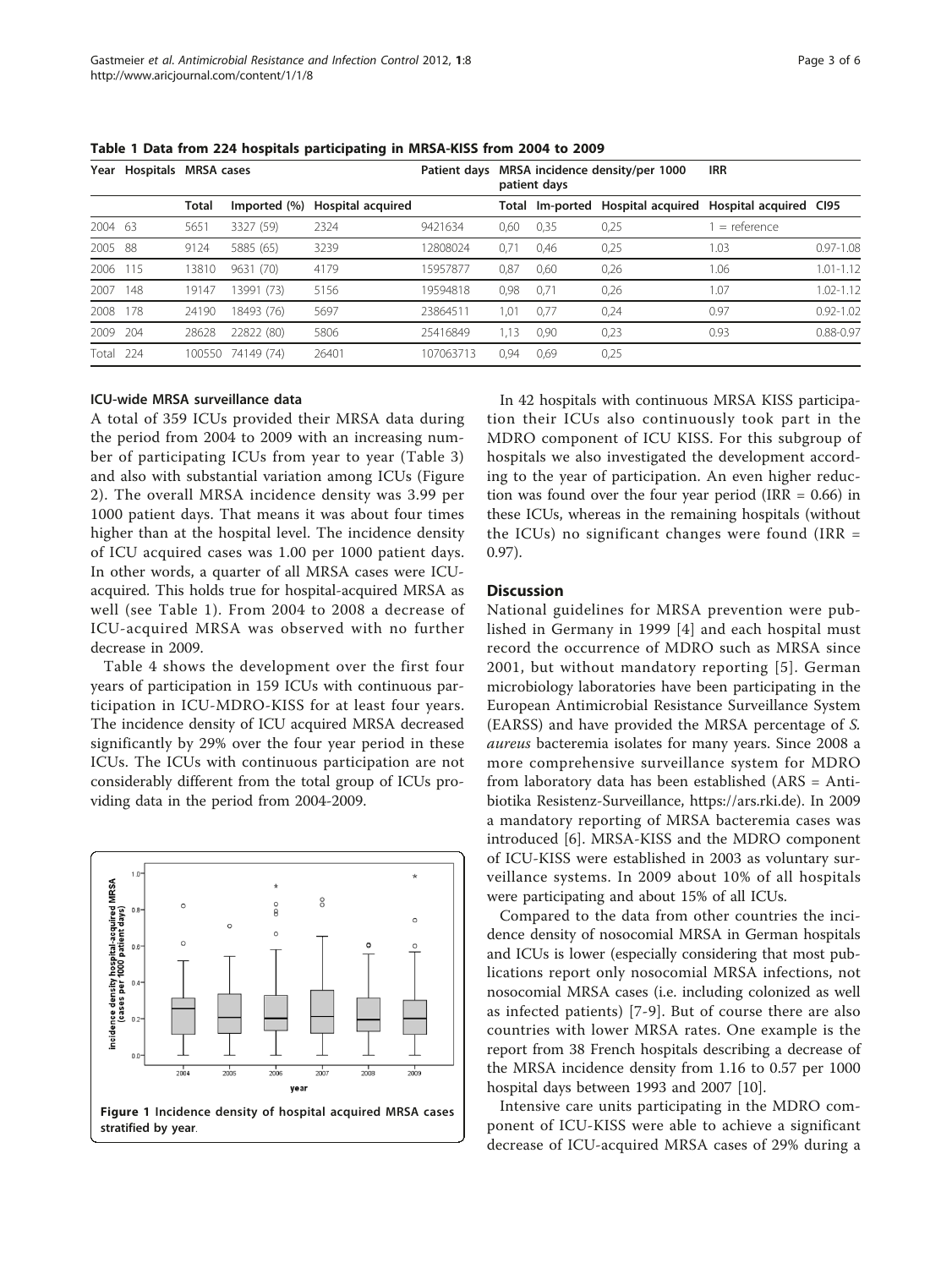| Year of partici-<br>pation | <b>Hospitals</b> | <b>MRSA</b> cases |                 |                      | <b>Patient</b><br>days | MRSA incidence density/per<br>1000 patient days |                 |                      | <b>IRR Hospital</b><br>acquired | <b>CI95</b>              |
|----------------------------|------------------|-------------------|-----------------|----------------------|------------------------|-------------------------------------------------|-----------------|----------------------|---------------------------------|--------------------------|
|                            |                  | Total             | Imported<br>(%) | Hospital<br>acquired |                        | Total                                           | $Im-$<br>ported | Hospital<br>acquired |                                 |                          |
|                            | 111              |                   | 10615 6949 (65) | 3666                 | 14830273               | 0.72                                            | 0.47            | 0,25                 | $=$ reference                   | $\overline{\phantom{0}}$ |
| 2.                         | 111              | 13057             | 9140 (70)       | 3917                 | 15220824               | 0,86                                            | 0,60            | 0,26                 | 1.04                            | $1.00 -$<br>1.09         |
| 3.                         | 111              | 14723             | 10840 (74)      | 3883                 | 15044052               | 0,98                                            | 0,72            | 0,26                 | 1.04                            | $1.00 -$<br>1.09         |
| 4.                         | 111              | 16321             | 12368 (76)      | 3953                 | 15441101               | 1,06                                            | 0,80            | 0,26                 | 1.04                            | $0.99 -$<br>1.08         |
| Total                      | 111              | 54716             | 39297 (72)      | 15419                | 60536250               | 0.90                                            | 0,65            | 0,25                 | $\overline{\phantom{a}}$        | $\overline{\phantom{a}}$ |

<span id="page-3-0"></span>Table 2 Data from 111 hospitals with continuous participation in MRSA-KISS for at least four years

four-year surveillance period. This is in accordance with similar observations concerning the influence of surveillance activities on the development of nosocomial pneumonia and primary bloodstream infections in ICU-KISS. Significant reductions of infection rates of between 14 and 29% were demonstrated during various periods of analysis [[11-14\]](#page-5-0). On the unit level, the surveillance staff together with the ICU staff can analyze the data at any time, present the information to the ICU staff and stimulate discussions to analyze reasons for infection control problems and to introduce the most appropriate interventions. Already in the second year of surveillance a significant effect was observed with further improvement in the following years.

However, no decrease in hospital-acquired MRSA rates on the hospital level was found. Normally, MRSA rates on the hospital level are presented during meetings of the hospital infection control committees. But, even if the hospitals have hospital-acquired MRSA rates above the median, the hospital committees are often not able to identify reasons for this situation and draw the most appropriate conclusions. A similar development was demonstrated within the other hospital-based surveillance system in KISS, the surveillance system for Clostridium difficile associated diseases (CDAD-KISS), where we also did not find a reduction of nosocomial cases

within the first 3 years of participation. Perhaps the infection control staff has focused its activities on the ICU within their hospitals because they know that the highest MRSA rates can be observed on the ICUs and they are used to work in the field of quality management with the ICUs due to the experience from ICU KISS.

Moreover, many hospitals increased their admission screening frequency remarkably during the observation period. Without admission screening, cases with an MRSA positive microbiology report from day 3 on will be automatically considered hospital-acquired or ICUacquired according to the MRSA-KISS and ICU-MDRO protocols. With admission screening, on the other hand, many cases will be classified as imported which would not be the case without admission screening. Due to this reclassification the constant hospital-acquired MRSA incidence in MRSA-KISS hospitals with continuous participation will be in reality associated with an increase of hospitals-acquired cases. For the ICUs we do not have the data about the development of admission screening. But we also expect an increase over the years along with the increase in the entire hospitals. Therefore the observed 29% decrease of the ICU-acquired MRSA incidence density has also to be regarded-at least in part-in the light of this re-classification bias.

Table 3 Data from 359 ICU participating in the MDRO component of ICU-KISS from 2004 to 2009

|           |     | Year ICUs MRSA cases |                                  |      |         | days  | Patient days MRSA incidence density/per 1000 patient | <b>RR</b>     |                    |               |
|-----------|-----|----------------------|----------------------------------|------|---------|-------|------------------------------------------------------|---------------|--------------------|---------------|
|           |     | Total                | Imported to ICU (%) ICU-acquired |      |         | total | Im-ported to ICU                                     | ICU- acquired | ICU- acquired CI95 |               |
| 2004 93   |     | 1085                 | 702 (65)                         | 383  | 287141  | 3.78  | 2.44                                                 | 1.33          | $=$ reference      |               |
| 2005      | 175 | 2162                 | 1492 (69)                        | 670  | 526502  | 4.11  | 2.83                                                 | 1.27          | 0.95               | $0.84 - 1.08$ |
| 2006 201  |     | 2681                 | 1978 (74)                        | 703  | 623286  | 4.30  | 3.17                                                 | 1.13          | 0.85               | $0.75 - 0.96$ |
| 2007 247  |     | 2915                 | 2229 (76)                        | 686  | 727799  | 4.01  | 3.06                                                 | 0.94          | 0.71               | $0.62 - 0.80$ |
| 2008 257  |     | 3035                 | 2392 (79)                        | 643  | 784580  | 3.87  | 3.05                                                 | 0.82          | 0.61               | $0.54 - 0.70$ |
| 2009 291  |     | 3481                 | 2713 (78)                        | 768  | 903291  | 3.85  | 3.00                                                 | 0.85          | 0.64               | $0.56 - 0.72$ |
| Total 359 |     |                      | 15359 11506 (75)                 | 3853 | 3852599 | 3.99  | 2.99                                                 | 1.00          |                    |               |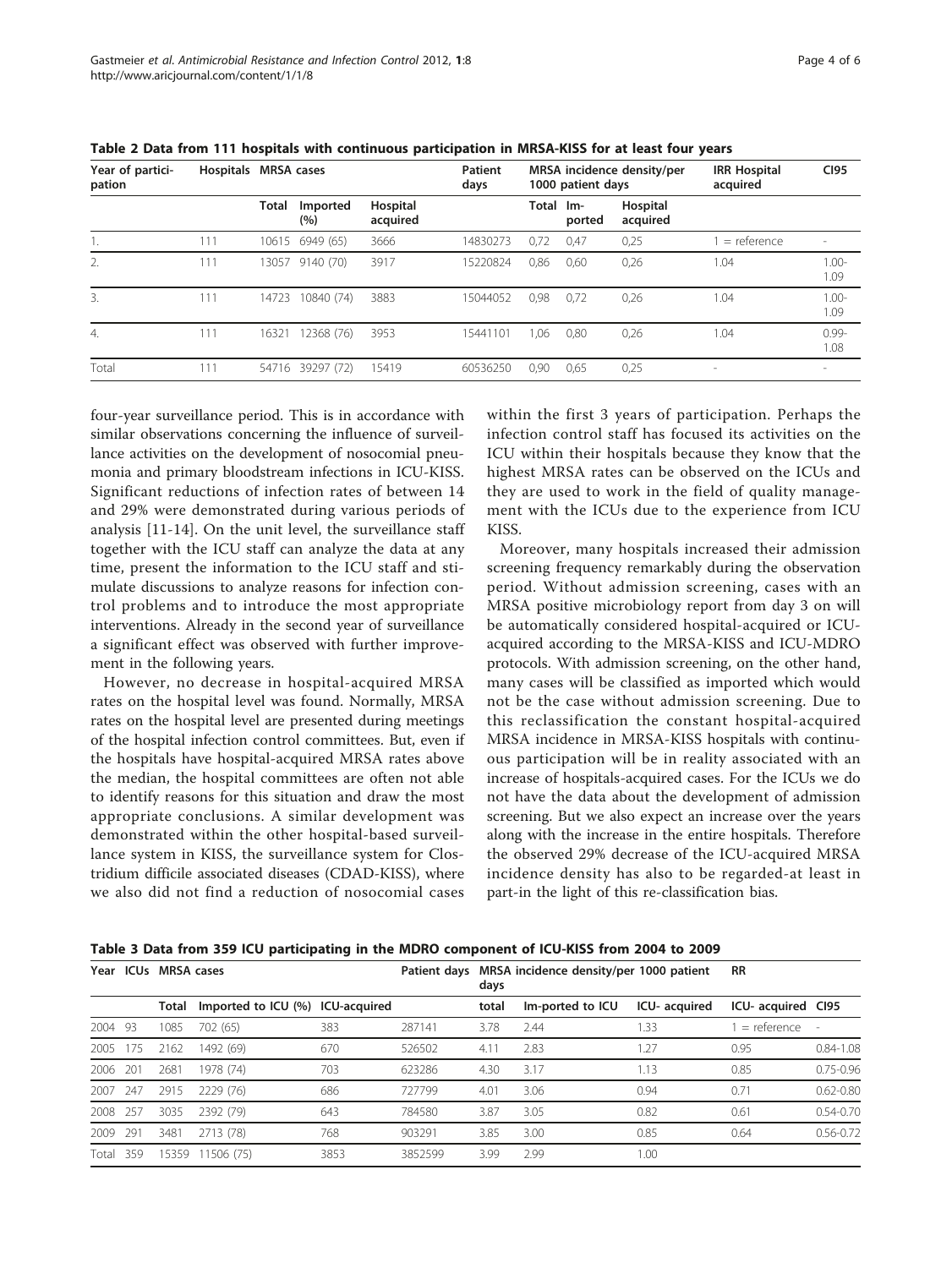Unfortunately we do not have comparable data from hospitals without continuous MRSA surveillance in Germany. The only data source available is the above mentioned ARS database, where the percentage of MRSA among S.aureus strains is provided for a large number of hospitals over time. According to this database a further increase of the percentage of MRSA was observed between 2008 and 2010 [https://ars.rki.de.](https://ars.rki.de)

Figure 2 Incidence density of ICU acquired MRSA cases.

 $\frac{1}{200}$ 

 $\frac{1}{2005}$ 

Our data lead to the conclusion that a unit based surveillance approach (at least in the ICUs) is more useful for reducing nosocomial (i.e.acquired) MRSA rates compared to a hospital based approach. From the hospital level, the infection control staff has to identify the most problematic units and to provide a feedback on the unit level in order to stimulate appropriate interventions on the unit level.

#### Abbreviations

ncidence density ICU-acquired MRSA<br>(cases per 1000 patient days)

 $\circ$ 

MRSA: Methicillin resistant Staphylococcus aureus; KISS: German national nosocomial infection surveillance system; ICU: Intensive care unit; MDRO: Multi drug resistant organisms; IRR: Incidence rate ratio; ARS: Antibiotika Resistenz-Surveillance.

#### Acknowledgements

KISS is supported by a grant from the German Federal Ministry of Health.

#### Author details

 $\circ$ 

<sup>1</sup>Institute of Hygiene and Environmental Medicine Charité-University Hospital Berlin, Hindenburgdamm 27, 12203 Berlin, Germany. <sup>2</sup>Institute of Medical Microbiology and Hospital Epidemiology Hannover Medical School, Carl-Neuberg-Str, 1 30625, Hannover Berlin, Germany.

#### Authors' contributions

PG had the idea for this analysis, drafted and finalized the paper. FS performed the statistical analysis, IC help with data retrieval and contributed to the content. CG helped with data retrieval and supervised writing of the paper. All authors read and approved the final manuscript.

#### Competing interests

The authors declare that they have no competing interests.

Received: 11 October 2011 Accepted: 13 February 2012 Published: 13 February 2012

#### References

- 1. Chaberny I, Sohr D, Rüden H, Gastmeier P: [Development of a surveillance](http://www.ncbi.nlm.nih.gov/pubmed/17385151?dopt=Abstract) [system for Methicillin-resistant Staphylococcus aureus in German](http://www.ncbi.nlm.nih.gov/pubmed/17385151?dopt=Abstract) [hospitals.](http://www.ncbi.nlm.nih.gov/pubmed/17385151?dopt=Abstract) Infect Control Hosp Epidemiol 2007, 28:446-452.
- 2. Kohlenberg A, Schwab F, Meyer E, Behnke M, Geffers C, Gastmeier P: Regional trends in multidrug-resistant infections in German intensive care units: a real-time model for epidemiological monitoring and analysis. J Hosp Infect 2009, 78:239-245.
- 3. Schweickert B, Geffers C, Farragher T, Gastmeier P, Behnke M, Eckmanns T, Schwab F: [The MRSA-import in ICUs is an important predictor for the](http://www.ncbi.nlm.nih.gov/pubmed/20977541?dopt=Abstract) [occurrence of nosocomial MRSA cases.](http://www.ncbi.nlm.nih.gov/pubmed/20977541?dopt=Abstract) Clin Microbiol Infect 2011, 17:901-906.
- 4. Anonym: Empfehlungen zur Prävention und Kontrolle von Methicillinresistenten Staphylococcus aureus -Stämmen (MRSA) in Krankenhäusern und anderen medizinischen Einrichtungen. Bundesgesundhbl 1999, 42:954-958.
- 5. Anonym: Surveillance nosokomialer Infektionen sowie die Erfassung von Erregern mit speziellen Resistenzen und Multiresistenzen. Bundesgesundheitsbl 2000, 43:887-890.
- 6. Anonym: Einführung der Labormeldepflicht für den Nachweis von MRSA aus Blut oder Liquor zum 01. Juli 2009. Epidemiologisches Bulletin 2009, 252-254.
- 7. Robicsek A, Beaumont J, Paule S, Hacek D, Thomson R, Kaul K, King P, Peterson L: [Universal surveillance for methicillin-resistant Staphylococcus](http://www.ncbi.nlm.nih.gov/pubmed/18347349?dopt=Abstract) [aurus in 3 affilitated hospitals.](http://www.ncbi.nlm.nih.gov/pubmed/18347349?dopt=Abstract) Ann Intern Med 2008, 148:409-418.
- 8. Cheng V, Tai J, Chan W, Lau E, Chan J, To K, Li I, Ho P, Yuen K: [Sequential](http://www.ncbi.nlm.nih.gov/pubmed/20822509?dopt=Abstract) [introduction of single room isolation and hand hygiene campaign in the](http://www.ncbi.nlm.nih.gov/pubmed/20822509?dopt=Abstract) [control of methicillin-resistant Staphylococcus aureus in the intensive](http://www.ncbi.nlm.nih.gov/pubmed/20822509?dopt=Abstract) [care unit.](http://www.ncbi.nlm.nih.gov/pubmed/20822509?dopt=Abstract) BMC Infect Dis 2010, 10:263.
- 9. Harbarth S, Frankhauser C, Schrenzel J, Christenson J, Gervaz P, Bandiera-Clerc C, Renzi G, Vernaz N, Sax H, Pittet D: [Universal screening for](http://www.ncbi.nlm.nih.gov/pubmed/18334690?dopt=Abstract) [methicillin-resistant Staphylococcus aureus at hospital admission and](http://www.ncbi.nlm.nih.gov/pubmed/18334690?dopt=Abstract) [nosocomial infection in surgical patients.](http://www.ncbi.nlm.nih.gov/pubmed/18334690?dopt=Abstract) JAMA 2008, 299:1149-1157.

| Year of partici-<br>pation |     | <b>ICUs</b> MRSA cases |                              |                  | <b>Patient</b><br>days | MRSA incidence density/per 1000<br>patient days |                           |                  | <b>IRR ICU-</b><br>acquired | <b>CI95</b>              |
|----------------------------|-----|------------------------|------------------------------|------------------|------------------------|-------------------------------------------------|---------------------------|------------------|-----------------------------|--------------------------|
|                            |     |                        | Total Imported to ICU<br>(%) | ICU-<br>acquired |                        |                                                 | Total Im-ported to<br>ICU | ICU-<br>acquired |                             |                          |
| ι.                         | 159 | 2033                   | 1358 (67)                    | 675              | 538363                 | 3.78                                            | 2.52                      | 1.25             | $=$ reference               | $\overline{a}$           |
| 2.                         | 159 | 2166                   | 1595 (74)                    | 571              | 543310                 | 3.99                                            | 2.94                      | 1.05             | 0.84                        | $0.75 -$<br>0.94         |
| 3.                         | 159 | 2232                   | 1697 (76)                    | 535              | 537358                 | 4.15                                            | 3.16                      | 1.00             | 0.79                        | $0.71 -$<br>0.89         |
| 4.                         | 159 | 2097                   | 1635 (78)                    | 462              | 520039                 | 4.03                                            | 3.14                      | 0.89             | 0.71                        | $0.63 -$<br>0.80         |
| Total                      | 159 | 8528                   | 6285 (74)                    | 2243             | 2139070                | 3.99                                            | 2.94                      | 1.05             |                             | $\overline{\phantom{a}}$ |

<span id="page-4-0"></span>

 $\circ$ 

 $\mathbf{a}$ 

 $\circ$ 

 $\frac{8}{2}$ 

 $\Omega$ 

긂 Vest

 $\overline{c}$ 

 $\Omega$